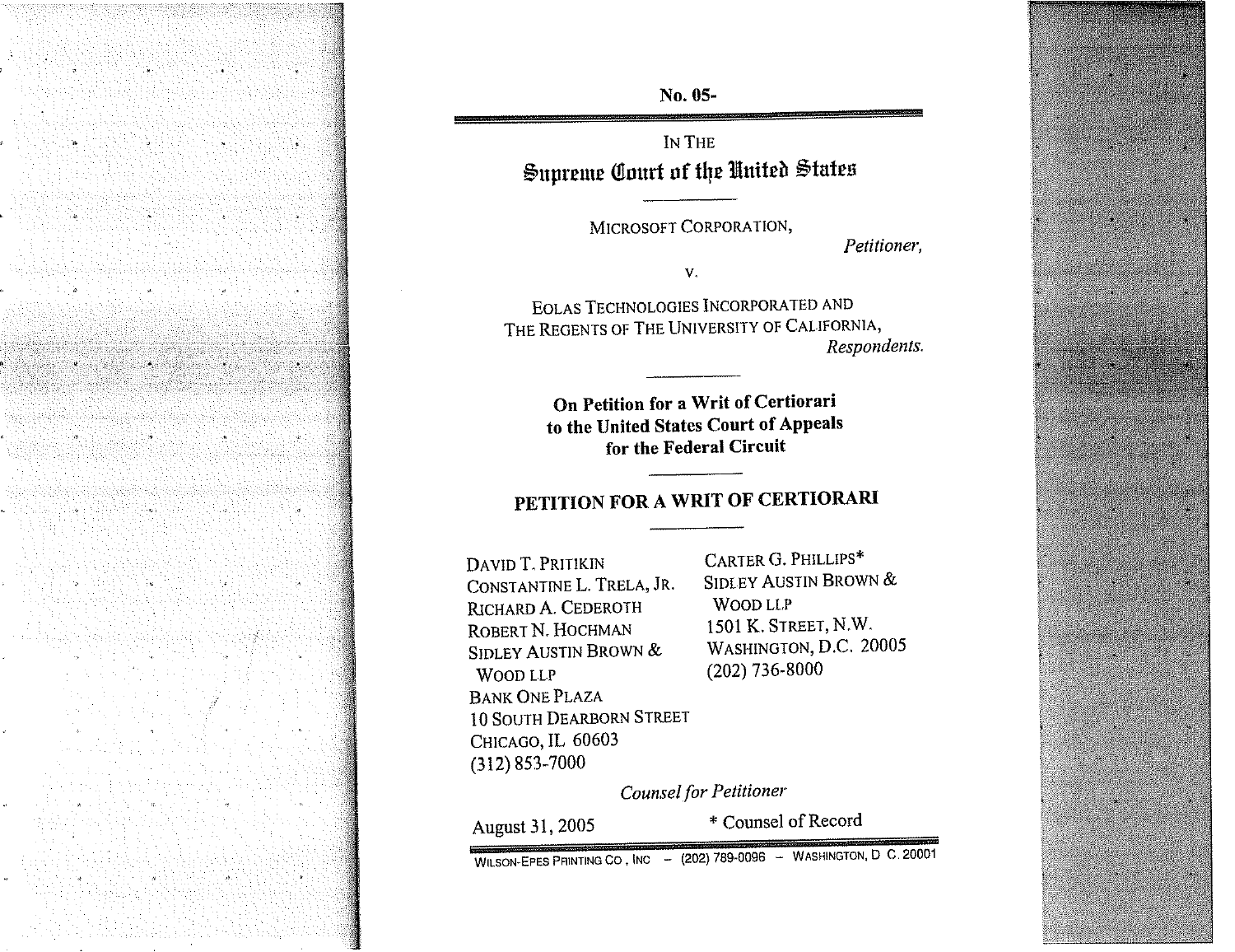#### **QUESTION PRESENTED**

Whether 35 U.S.C. § 271(f)--which imposes infringement liability on one who "supplies" "components" of a patented invention from the United States for "combination" abroadis satisfied if no physical parts are supplied from the U.S. and all that is supplied is software code that foreign computer manufacturers use to program computers that are made and sold entirely outside the U.S ?

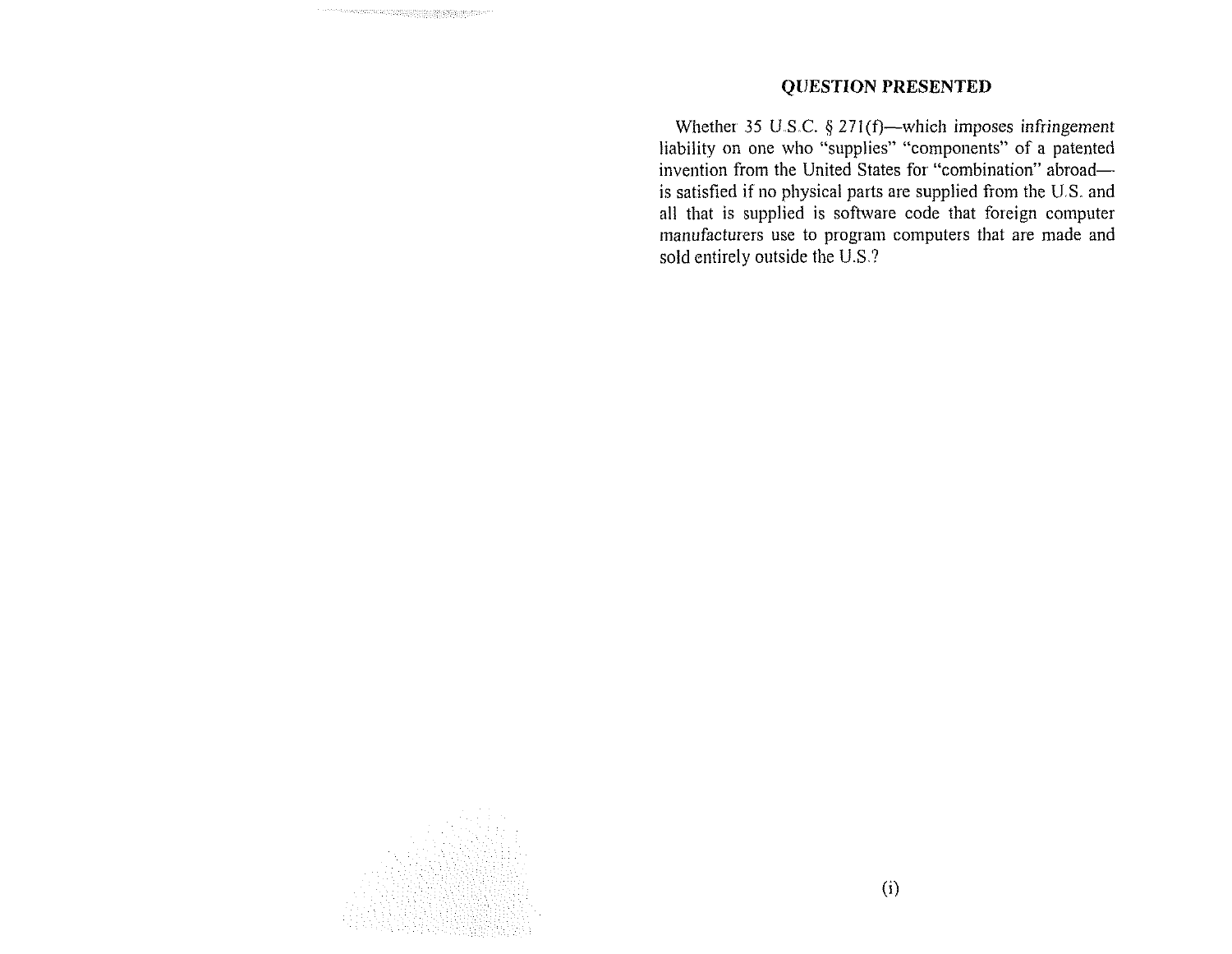### **PARTIES TO THE PROCEEDING**

There are no parties to the proceeding other than those listed in the caption.

Petitioner Microsoft Corporation has no parent company, and no publicly held company owns 10 percent or more of the petitioner's corporate stock

### TABLE OF CONTENTS

|                                         | Page                    |
|-----------------------------------------|-------------------------|
|                                         | $\mathbf{i}$            |
|                                         | ii                      |
|                                         | iv                      |
| OPINIONS BELOW                          | 1                       |
| JURISDICTION                            | 2                       |
| STATUTORY PROVISION INVOLVED            | 2                       |
|                                         | $\overline{3}$          |
|                                         | $\overline{\mathbf{3}}$ |
| B. Software Code Is Design Information  | 4                       |
| C. Installing Windows® On Computer Hard | 6                       |
|                                         | 7                       |
| REASONS FOR GRANTING THE PETITION       | 10                      |
|                                         | 24                      |

 $\ddot{\rm n}$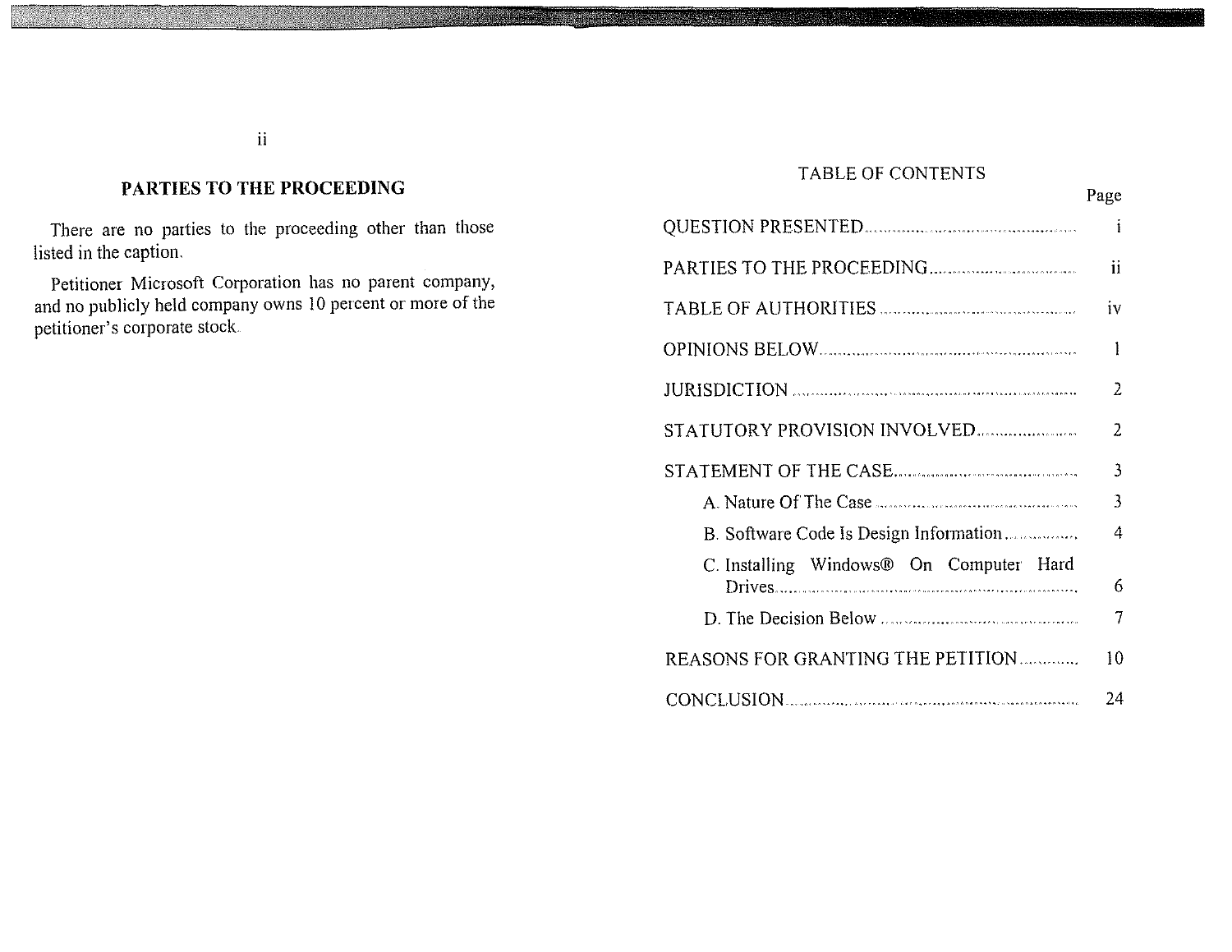### TABLE OF AUTHORITIES

CASES

| SES                                               | Page           |
|---------------------------------------------------|----------------|
| AT&T Corp. v. Microsoft Corp., 414 F.3d 1366      |                |
|                                                   |                |
| In re Alappat, 33 F.3d 1526 (Fed. Cir. 1994).     | 3, 4           |
| Bayer AG v. Housey Pharms., Inc., 340 F.3d        |                |
|                                                   |                |
| Brown v. Duchesne, 60 U.S. (19 How.) 183          |                |
|                                                   | 17             |
| Deepsouth Packing Co. v. Laitram Corp., 406       |                |
|                                                   |                |
| Dewsnup v. Timm, 502 U.S. 410 (1992)              | 20             |
| Diamond v. Diehr, 450 U.S. 175 (1981)             | 3              |
| Dowagiac Mfg. Co. v. Minnesota Moline Plow        |                |
|                                                   |                |
| FDIC v. Meyer, 510 U.S. 471 (1994).               | 20             |
| F. Hoffman-La Roche Ltd. v. Empagran S.A., 124    |                |
|                                                   | 12             |
| NTP, Inc. v. Research in Motion, Ltd., No. 03-    |                |
| 1615, 2005 U.S. App. LEXIS 15920 (Fed. Cir.       |                |
| Aug. 2, 2005) $\frac{1}{2}$                       | 15             |
| In re Noll, 545 F.2d 141 (C.C.P.A. 1976)          | $\overline{4}$ |
| Parker v. Flook, 437 U.S. 584 (1978)              | 19             |
|                                                   | 19             |
| Pellegrini v. Analog Devices, Inc., 375 F.3d 1113 |                |
| (Fed. Cir.), cert. denied, 125 S. Ct. 642 (2004)  | 15             |
| Pfaff v. Wells Elecs., Inc., 525 U.S. 55 (1998)   | 17             |
| Standard Havens Prods., Inc. v. Gencor Indus.,    |                |
| $Inc.$ , 953 F.2d 1360 (Fed. Cir. 1991)           | 15             |
| United States v. Dubilier Condenser Corp., 289    |                |
|                                                   | 19             |
| West Virginia Univ. Hosps., Inc. v. Casey, 499    |                |
|                                                   | 20             |

| TABLE OF AUTHORITIES—continued                                                                                                                                                           |         |
|------------------------------------------------------------------------------------------------------------------------------------------------------------------------------------------|---------|
| <b>RULE</b>                                                                                                                                                                              | Page    |
| Sup. Ct. R. 10(c)                                                                                                                                                                        | 10      |
| LEGISLATIVE HISTORY                                                                                                                                                                      |         |
| 130 Cong. Rec. H10525 (daily ed. Oct. 1, 1984),<br>98th Cong., 2d Sess., reprinted in 1984                                                                                               | 13.     |
| INTERNATIONAL AGREEMENTS                                                                                                                                                                 |         |
| Trade-Related Aspects of Intellectual Property<br>Rights, Apr. 15, 1994, Marrakesh Agreement<br>Establishing the World Trade Organization,<br>Annex IC, Legal Instruments—Results of the |         |
| Uruouav Round 3311 M 1107(1994)                                                                                                                                                          | 16. 23. |

### $\mathbf{I}$

| Trade-Related Aspects of Intellectual Property |
|------------------------------------------------|
| Rights, Apr. 15, 1994, Marrakesh Agreement     |
| Establishing the World Trade Organization,     |
| Annex IC, Legal Instruments—Results of the     |
| Uruguay Round, 33 I.L.M. 1197 (1994) 16, 23    |
| World Intellectual Prop. Org. [WIPO], Paris    |
| Convention for the Protection of Industrial    |
|                                                |
|                                                |

## OTHER AUTHORITY

**WEB** 

|  |  | Stacy Lawrence, Corporate R&D Scorecard   |     |
|--|--|-------------------------------------------|-----|
|  |  | 2004, Tech. Rev., Dec. 2004, available at |     |
|  |  | http://www.technologyreview.com/articles/ |     |
|  |  |                                           | -21 |

**STATUTE** 

 $\bar{v}$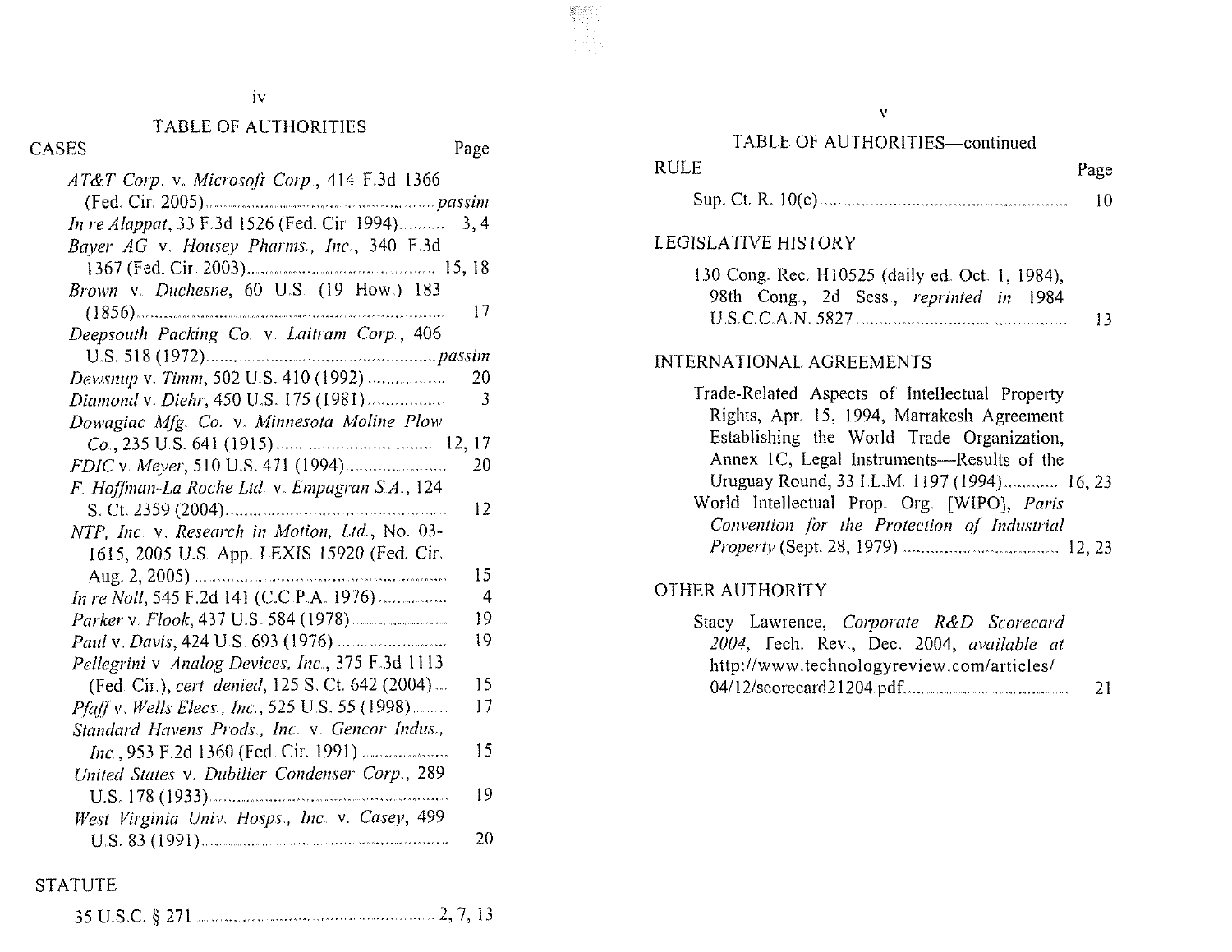### IN THE Supreme Court of the United States

No. 05-

MICROSOFT CORPORATION,

Petitioner.

 $V_{\alpha}$ 

EOLAS TECHNOLOGIES INCORPORATED AND THE REGENTS OF THE UNIVERSITY OF CALIFORNIA,

*Respondents* 

**On Petition for a Writ of Certiorari to the United States Court of Appeals for the Federal Circuit** 

#### **PETITION FOR A WRIT OF CERTIORARI**

Petitioner Microsoft Corporation respectfully requests that a writ of certiorari issue to review the judgment of the United States Court of Appeals for the Federal Circuit in this case.

#### **OPINIONS BELOW**

The opinion of the United States Court of Appeals for the Federal Circuit was entered on March 2, 2005, and is included in the Appendix ("App.") at la-26a. It has been officially reported and can be found at *Eolas Technologies, Inc.* v. *Micvosoji Carp.,* 399 F.3d 1325 (Fed. Cir. 2005) The opinion of the district court ruling on the issue presented for. review in this petition was entered on July 31, 2003, and is included in the Appendix at  $27a-30a$ . That opinion has also been reported and can be found at *Eolas Technologies, Inc.*  $v$ . *Min-osqfr Cop,* 274 F. Supp. 2d 972 (N.D. Ill. 2003).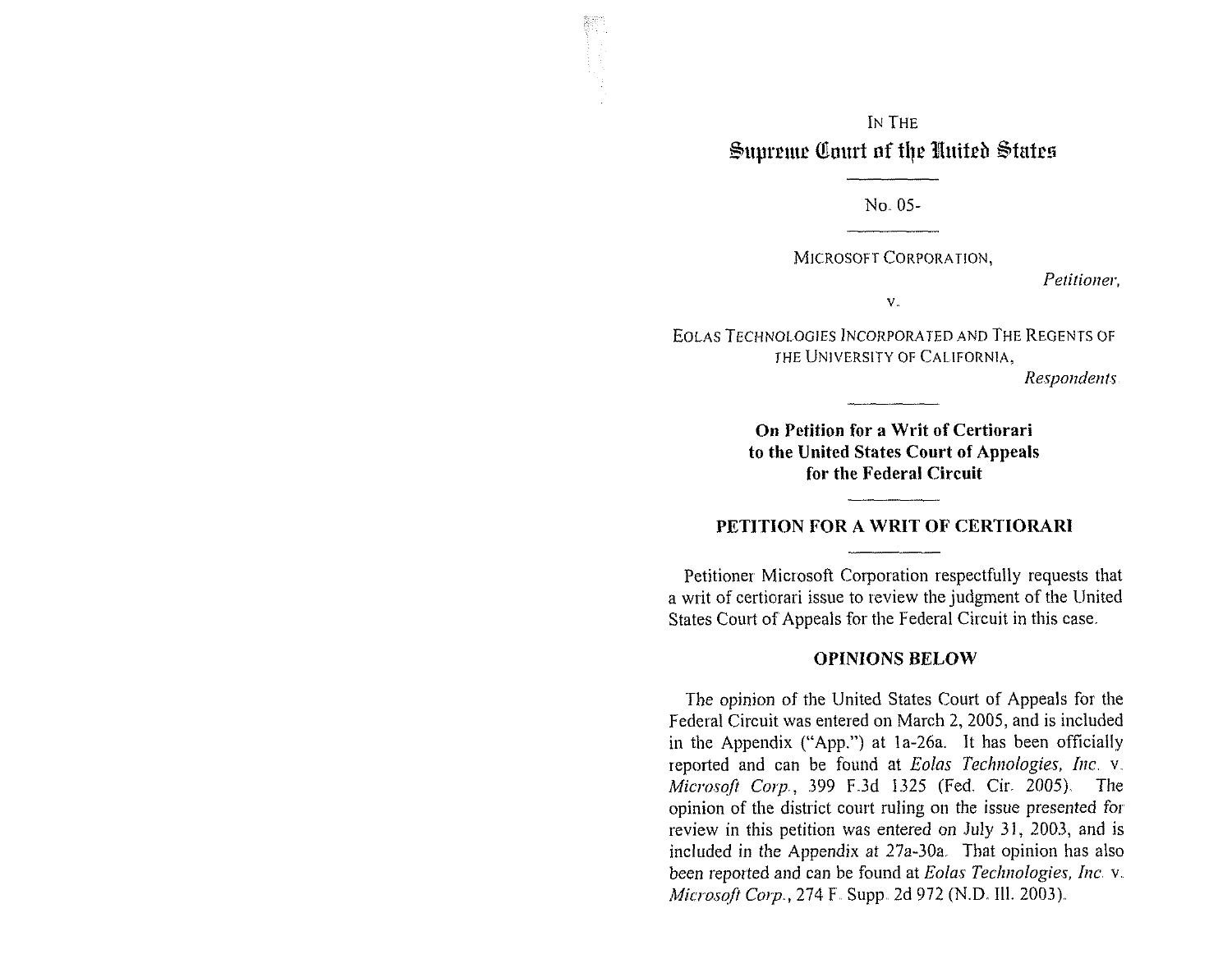#### JURISDICTION

The district court had jurisdiction of this patent infringement action under 28 U.S.C, **\$5** 1331 & 1.338. The court of appeals entered its opinion and judgment on March 2, 2005. The court of appeals entered an order on May 3, 2005, denying a timely petition for rehearing and rehearing *en banc*. App. 31a-32a. On July 21, 2005, the Chief Justice extended the time for filing this petition up to and including August 31, 2005. The jurisdiction of this Court is invoked under 28 U.S.C. **5** 1254(1).

#### STATUTORY PROVISION INVOLVED

The statute at issue in this case is 35 U.S.C. **Q:** 271(f), which provides:

(1) Whoever without authority supplies or causes to be supplied in or from the United States all or a substantial portion of the components of a patented invention, where such components are uncombined in whole or in part, in such manner as to actively induce the combination of such components outside of the United States in a manner that would infringe the patent if such combination occurred within the United States, shall be liable as an infringer.

(2) Whoever without authority supplies or causes to be supplied in or from the United States any component of a patented invention that is especially made or especially adapted for use in the invention and not a staple article or cominodity of commerce suitable for substantial noninfringing use, where such component is uncombined in whole or in part, knowing that such component is so made or adapted and intending that such component will be combined outside of the United States in a manner that would infringe the patent if such combination occurred within the United States, shall be liable as an infringer.

#### STATEMENT OF THE CASE

#### A. Nature OFThe Case.

Respondents sued Microsoft, alleging that computers programmed with Microsoft's Windows@ with internet Explorer ("IE") software infringe claims 1 and 6 of U.S. Patent No. 5,838,906 ("the '906 patent"). The '906 patent generally claims a computer program product  $(e.g., a Web)$ browser) and method of using a computer automatically to launch another application to enable users to interact with animations and other "objects" embedded in Web pages. Consistent with prior decisions of this Court and the Federal Circuit concerning patentable subject matter, see, *e.g, Diamond v. Diehr, 450 U.S. 175 (1981); In re Alappat, 33* F.3d 1526 (Fed. Cir. 1994) (en banc), the "computer program product" claimed in the '906 patent is not software code or the instructions or underlying algorithms it represents, but rather "a computer usable medium"—such as, for example, a computer hard drive-with operable computer-readable code installed on it. App. 6a (quoting '906 patent, Claim  $6$ ).

After a trial on infringement, a jury returned a verdict in favor of respondents. Respondents asserted that if Windows@ with IE infringes, then they are entitled to royalty damages on the worldwide sales of Windows® with IE, not just sales in the U.S. The trial court had earlier ruled in their favor on that issue, and so the jury was directed to calculate its royalty award based on worldwide sales of Windows® with IE, including units produced and sold outside the United States. The resulting award exceeded \$520,000,000.

This petition seeks review of the Federal Circuit's ruling that 35 U.S.C.  $\S$  271(f) entitles respondents to royalties based on foreign manufacture and sale of an infringing softwarerelated product.<sup>1</sup> Specifically, the Federal Circuit ruled that

<sup>&</sup>lt;sup> $\frac{1}{2}$ </sup> The Federal Circuit vacated the judgment in favor of respondents based on the trial court's erroneous rulings that prevented Microsoft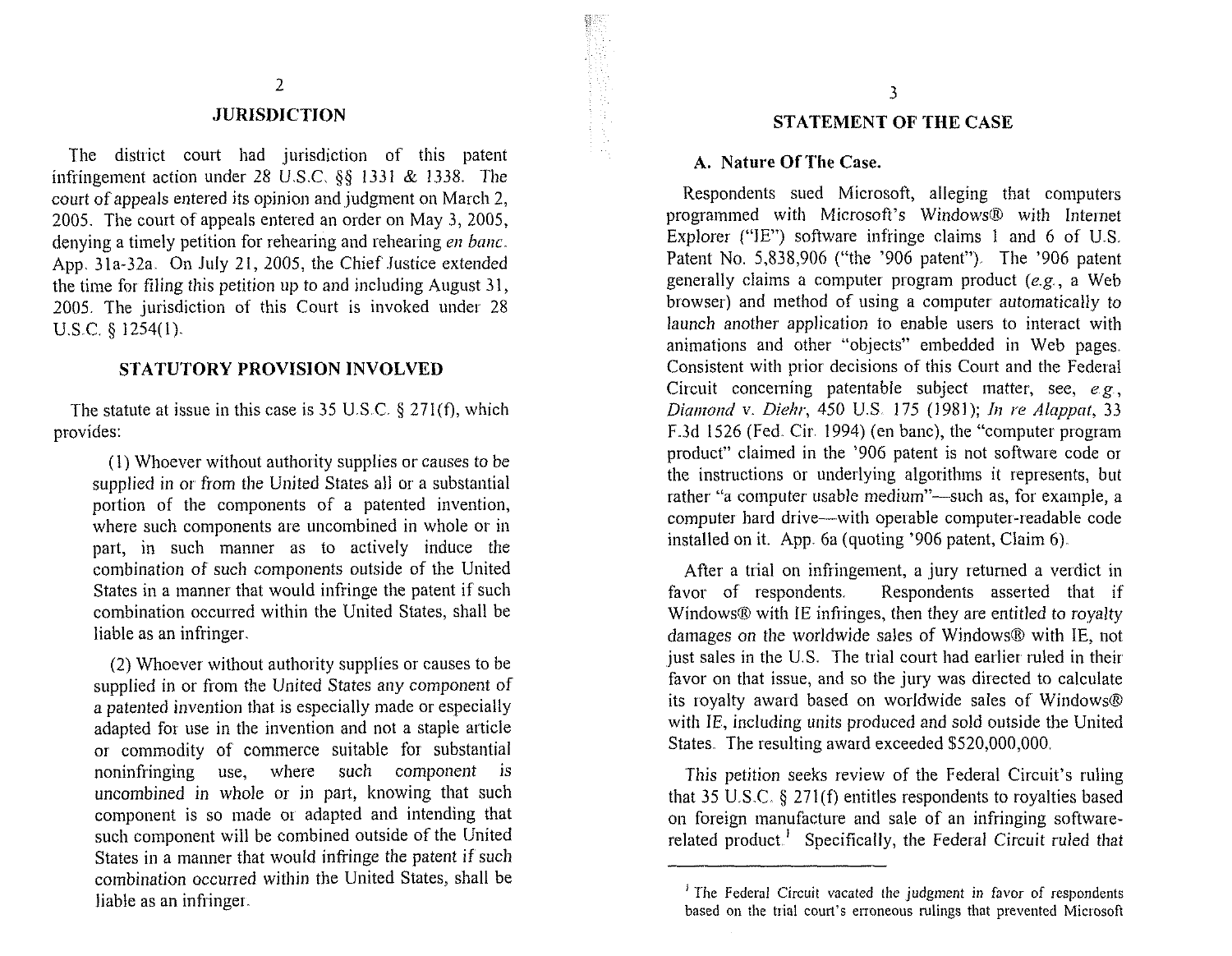all foreign-made and sold computers on which Windows® software has been installed by foreign Original Equipment Manufacturers ("OEMs") can infringe a United States patent because the software was designed in the United States and a single disk on which the software code was recorded was transmitted from the United States and replicated abroad by the foreign OEMs. The Federal Circuit reached this result despite the fact that not a single physical part of any of the foreign-made computers was supplied from the United States, and in the face of its own prior decisions holding that section 271(f) refers to the supply of physical components, not instructions or information. This ruling accounts for more than 64% of the \$520,000,000 that the jury awarded. If allowed to stand, the ruling would dramatically expand the extraterritorial scope of U.S. patents contrary to this Court's rulings and longstanding U.S. patent policy.

#### **B. Software Code Is Design Information.**

Software code, standing alone, is a set of instructions for use by a digital computer, instructions that embody an algorithm or set of algorithms. When used to program a computer, software code "creates a new machine" by physically transforming a "general purpose computer" into a "special purpose computer." In re Alappat, 33 F.3d at 1545; see In re Noll, 545 F.2d 141, 148 (C.C.P.A. 1976) (a programmed computer "comprises physical structure, including storage devices and electrical components uniquely configured to perform specified functions through the physical properties of electrical circuits to achieve controlled results."). That is, a computer on which software code is installed and running has its internal circuitry physically arranged in a particular way that produces particular results.

Any particular expression of software code is, thus, a particular form of design instructions for computersinstructions that dictate how the millions of switches in a computer's central processing unit will be configured, *i.e.,*  which will be open and which closed. A designer of computer software proceeds lilte any other designer. He or she imagines what the computer should be able to do *(eg.,*  perform as a simple calculator) just as, for example, a tire designer imagines what a particular tire should do *(e* <sup>g</sup>, provide improved traction in wet conditions). Each idea will find expression in a physical product. The tire designer's idea will become rubber formed in a particular way to direct the flow of water so that traction is improved. The software designer's idea will become a rearrangement of the switches of a microprocessor to direct the flow of current so that calculations are performed and their results displayed.

Each designer produces a set of instructions for making the desired product. The tire designer produces drawings of a tread design, indicating the thickness of the rubber, the shape and depth of the grooves, *etc.* These drawings instruct a manufacturer who will turn the written design into a mold that a machine can use to form the tires. The software designer cannot draw a picture of how the millions of switches in a modern microprocessor ought to be arranged to perform as desired. Instead, the software designer expresses processor design instructions in a standard computer format called "source code." Source code is then passed through a "compiler," which produces the equivalent of a tire mold: computer-readable "object code" in which the processor design instructions are expressed in binary form, the "1's" and "0's" used by digital computers. Then, just as a tiremaking machine would use the tire mold to shape rubber into tires, a general purpose computer will use the object code to rearrange its processor's switches to produce a special purpose (calculating) computer.

from presenting evidence and argument in support of its defense that the patent is invalid in light of certain prior art The Federal Circuit also vacated the trial court's ruling in favor of respondents on Microsoft's inequitable conduct defense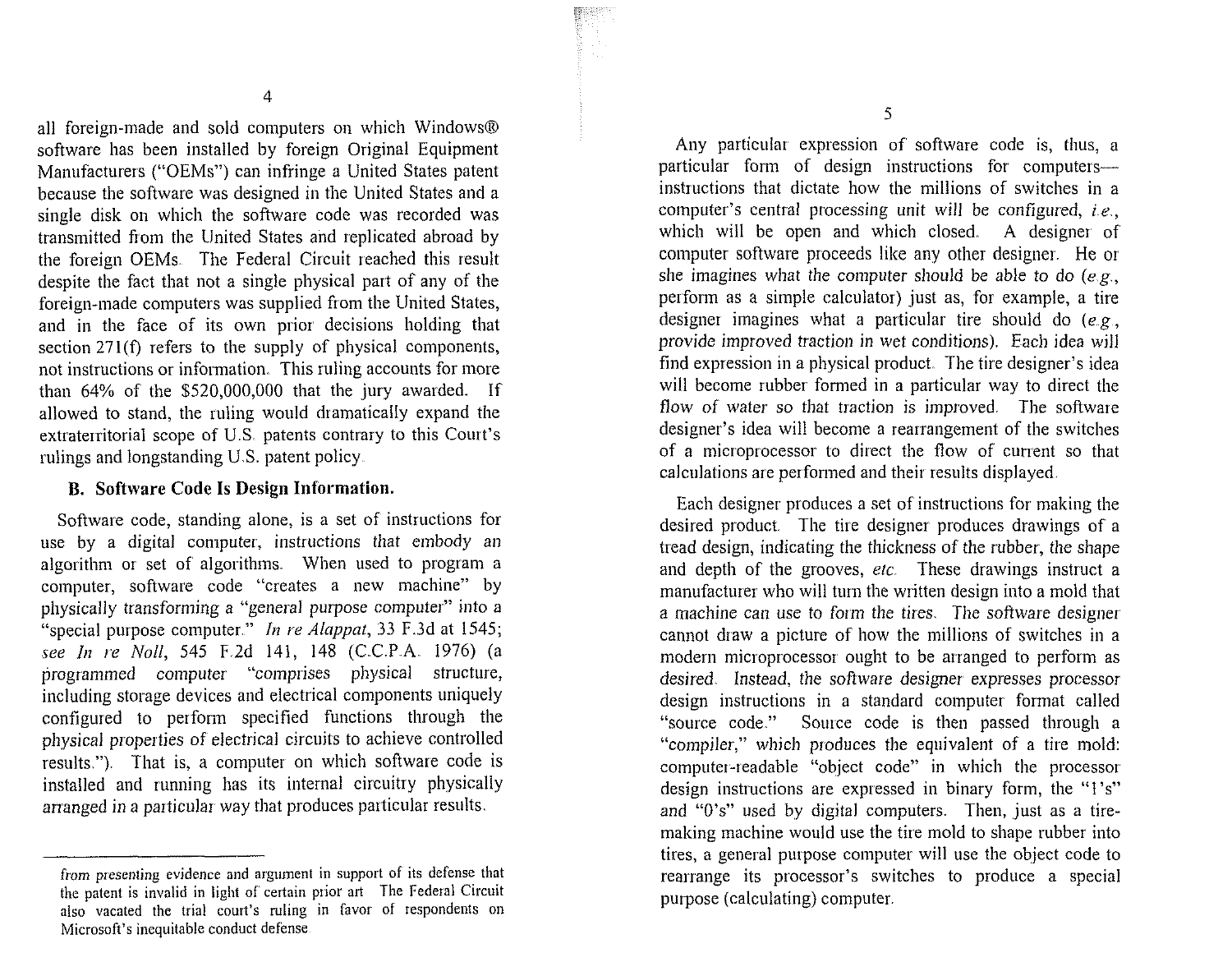In sum, the software code is like any other set of design instructions, which can be seen by considering how a single set of instructions can be used to male countless units of the product. A tire designer need prodnce only one set of design instructions that can be used to make a single mold which then produces as many tires as desired. Likewise, a software designer need produce only one version of source code which can be used to make a single computer-readable version of the code, and countless additional (new) copies of that object code can be made and installed on computers, transforming them into as many "special purpose"-programmedcomputers as desired.

Cosmetically, the tire-making process is different from the special purpose computer-making process: the process of following the design instructions of computer software is automated and largely invisible to humans. But in substance, the two processes are the same.

#### **C.** Installing Windows@ On Computer Hard Drives.

Microsoft develops its Windows@ software and records the object code form of that software on a "golden master" disk, on which the ones and zeros of the object code are stored. Microsoft does not itself install Windows $\circledR$  onto any computers. Instead, Microsoft licenses its software to OEMs and sends the golden master to them. The OEMs then use the golden master as part of a process which creates new copies of the Windows® code installed on the hard drives of their computers. Thus, as the district court recognized in this case, the Windows@ code installed on the hard drive of, for example, a French-made computer is actually made in France, replicating the information provided on the golden master sent from the United States. App. 28a. These Windows@ programmed computers are alleged to infringe the '906 patent.

When an OEM "installs" the Windows® code onto the hard drives of its computers, it takes nothing physical off the  $\overline{7}$ 

golden master. (L.ikewise, no physical pat of a tire mold becomes part of a tire.) The golden master remains physically unchanged. Like a tire mold, it is removed from the OEM's equipment in exactly the same condition in which it was inserted. This is because, as described above, when the OEM's computer "installs" Windows®, it makes on its hard drive a new copy of the instructions that are recorded in object-code form on the golden master. The computer, in turn, will follow those instructions by rearranging its processor's circuitry to transform itself from a "general purpose" computer into a "special purpose" (Windows®operated) computer.

#### D. The Decision Below.

Respondents claimed royalty damages arising from foreign sales of foreign-made computers programmed with Windows@ under. 35 LI.SC. *5* 271(f). Section 271(f) provides that whoever "supplies" "components of a patented invention" from the United States in "such manner as to actively induce the combination of such components outside of the United States" in a way that would infringe a patent if so combined inside the United States is liable for patent infringement. 35 U.S.C. § 271(f)(1); see also id. § 271(f)(2). Microsoft argued that it does not supply any components of the foreign-made computers: what it "supplies"—the golden master-is not "combined" with anything else to produce a foreign-made computer and does not become a "component" of any such computer. The Federal Circuit disagreed.

The Federal Circuit concluded that because a computer program product is a patented invention, "'computer readable program code" must be a component of "that patented invention." App. 22a. That is, the court held that the Windows® code is a "component" of a patented invention, where the patented invention is a computer program product consisting of a computer programmed with software that instructs the computer to configure its circuitry in a way that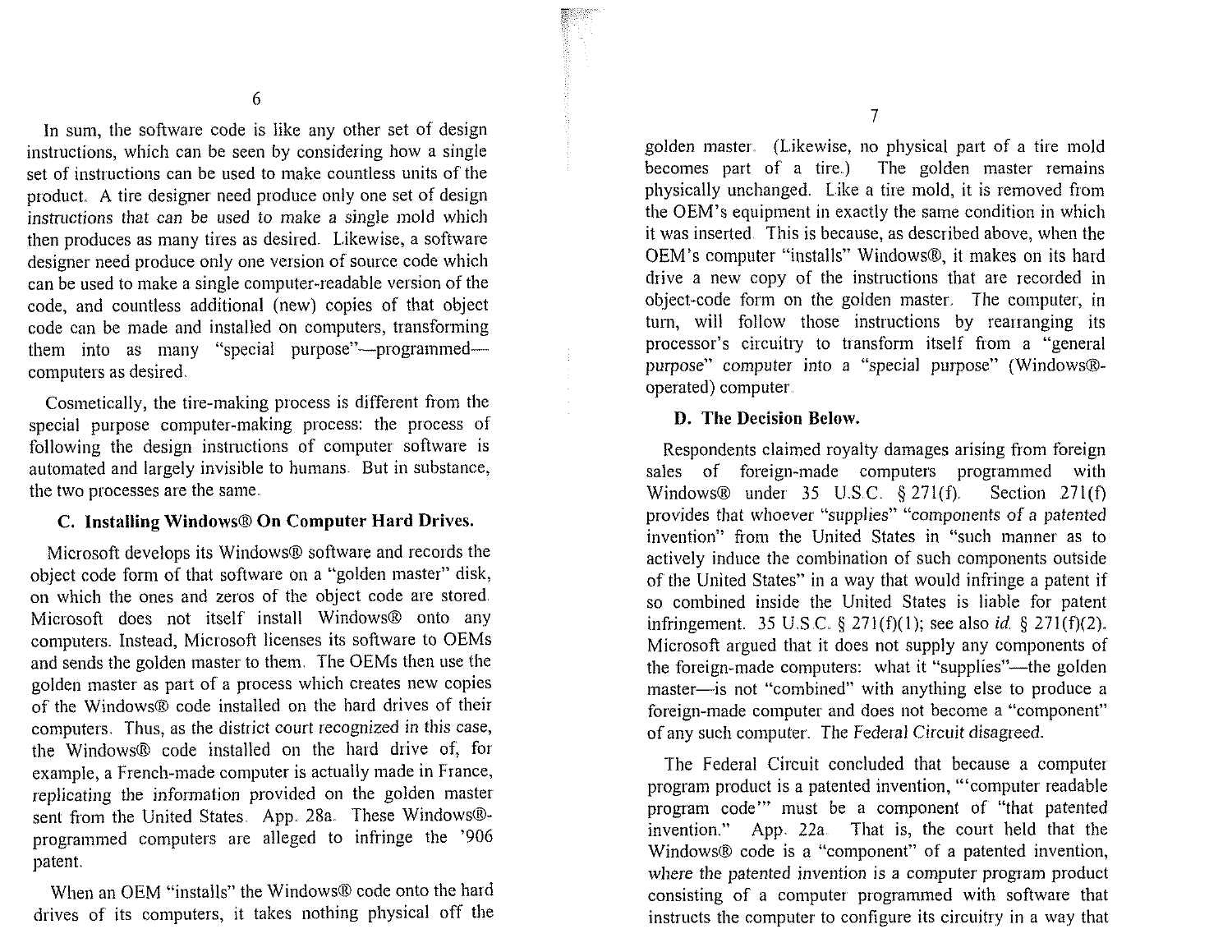will enable it to perform the operations that a Windows®programmed computer can perform.

Even that much, though, is not enough to establish liability under  $\delta$  271(f). The court still had to establish how Microsoft "supplies" anything that is "combined" outside the United States in such a way that it would infringe were the combination to take place in the United States. While the court did not expressly use the language of "combination," it stated that "duplicates of the software code on the golden master disk are incorporated as an operating element of the ultimate device." App. 22a. That is, in the Federal Circuit's view, the process of duplicating Windows@ code onto computer hard drives involves a "combination" of the intangible software code and the general purpose computer within the meaning of  $\S$  271(f).

The Federal Circuit has, since the decision in this case, further explained why it believes that Microsoft's conduct with respect to providing the Windows® operating system software code exposes it to liability for infringement, even for computers made and sold entirely overseas, without a single U.S.-supplied part. In *AT&T Corp.* v. *Microsoft Corp.*, 414 F.3d 1366 (Fed. Cir. 2005) (pet. for rehearing and rehearing *en banc* pending, No. 04-1285),<sup>2</sup> the Federal Circuit reasoned

that the foreign "copying" of software is "subsurned in the act of 'supplying"' software from the United States, "such that sending a single copy abroad with the intent that it be replicated involtes  $\S$  271(f) liability for those foreign-made copies." Id at 1370. Put simply, whenever any single unit of software is supplied to OEMs abroad, "[a]ll ... resulting copies have essentially been supplied from the United States." *Id.* 

Critically, in neither *AT&T* nor this case did the Federal Circuit dispute that software code is a "detailed set of instructions." App. 22a. To the contrary, the court acknowledged that the information recorded on the golden master disk is used physically to transform the computer.  $Id$ at 23a (noting that "the computer transforms the code on the golden disk into a machine component in operation"). But this was, in its view, no obstacle to finding infringement under  $§$  271(f). In the Federal Circuit's view, the importance of the information—the code—on the golden master disk to the successful operation of the ultimate device-the "invention would not work at all" without the software code—meant that  $\S 271(f)$  applies. *Id.* at 22a. The Federal Circuit accordingly held that foreign-made duplicates of the US.-designed code created U.S. patent liability.

<sup>&</sup>lt;sup>2</sup>  $AT\&T$  v *Microsoft* involves the identical issue presented here—how to interpret  $\S$  271(f) in a case involving the copying of Windows<sup>®</sup> software code onto computer hard drives manufactured and sold entirely abroad. In *AT&T*, the Federal Circuit suggested that its decision in this case was limited to whether software can be a "component" of a patented invention within the meaning of  $\S$  271(f). *AT&T Corp* v *Microsoft Corp*, 414 F 3d at 1369. But the operative terms in  $\frac{8}{3}$  271(f)-"supplies," "component," and "combination"-are inextricably related. It is undisputed that Microsoft "supplies" the golden master disk lrom the United States And so Microsoft, in this case, focused on whether the golden master, or even the algorithm or instructions for rearranging the computer's circuitry recorded on the golden master, is a "component" of the foreign-made computer, or is "combined" with other parts when the l'oreign computer is

manufactured In  $AT\&T$ , the Federal Circuit focused on whether what is ultimately made a part of the foreign-made computer is "supplied" from the United States *Id.* at 1369-71. These are but different ways of saying the same thing. The ultimate question is unchanged no matter which statutory term is the starting point: does the foreign-made and sold product contain a "component" that was "supplied" from the United States and "combined" with other parts to make the final product In both this case and *AT&T,* the Federal Circuit determined that a foreign-made and sold computer that has been programmed with the Windows@ software code includes a "component" that was "supplied" from the United States and "combined" with other components to produce the final product within the meaning of *5* 271(f).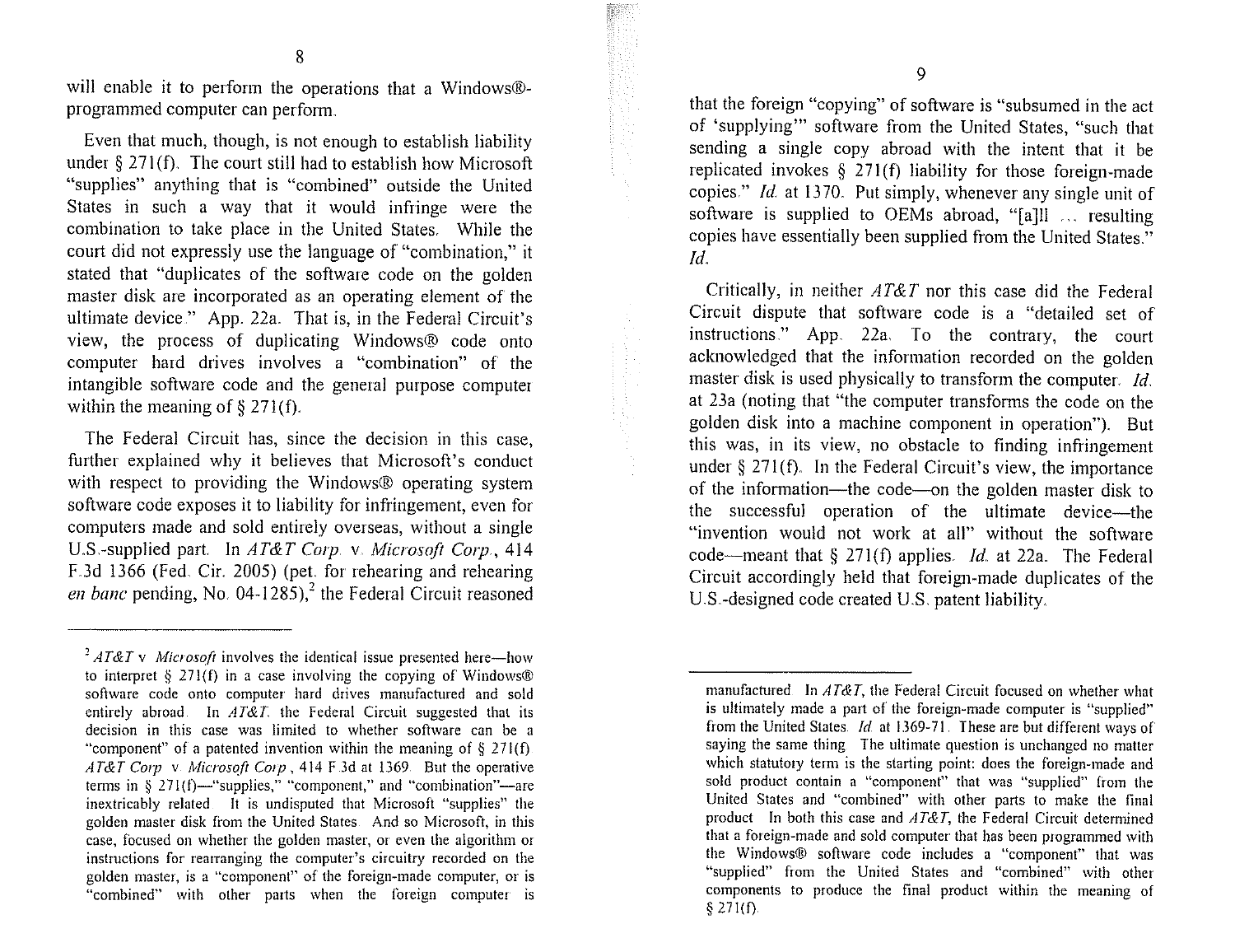#### **REASONS FOR GRANTING THE PETITION**

The issue presented in this petition warrants this Court's review for two related reasons First, the decision below conflicts with the numerous decisions of this Court stating that United States patent law should not be given broad extraterritorial effect. Section 271(f) represents a narrow exception to that longstanding federal policy, an exception designed to close what Congress understood to be a loophole in the patent laws created by this Court's decision in *Deepsouth Packing Co. v. Laitram Corp.*, 406 U.S. 518 (1972). The *Deepsorrtll* loophole that concerned Congress existed only where the actual, physical components of the patented device were made in the United States and sent to be assembled into the patented invention abroad. By finding infringement liability where no physical parts of the foreignassembled invention are made in the United States, the Federal Circuit ignores both the language and the purpose of the statute, as well as its own prior decisions construing the statute. The Federal Circuit's interpretation of *5* 271(f) will trigger a revolution in the extraterritorial application of U.S. patents that this Court has repeatedly stated should occur only if Congress so directs. Such a sea change in the scope of U.S. patent law is not properly the subject of creative judicial interpretation of the patent statute. To the contrary, this Court has made clear that statutes should be interpreted in ways that best harmonize them with the body of existing law into which they must be fit. The Federal Circuit's interpretation of § 271(f) disregards that important principle of statutory construction.

Second, the economic impact of the decision below on domestic knowledge-based industries marks this as a case of exceptional importance warranting this Court's review. Sup. Ct. R.  $10(c)$ . The decision below makes it an act of patent infringement to send from the United States design instructions concerning the manufacture of a patented invention. The result is that U.S. companies, like Microsoft,

 $11$ 

that design their products domestically, but manufacture and sell all or many units of their products abroad, will find themselves at risk of patent infringement liability not only for domestic sales, but also for sales the world over. This creates a powerful incentive for such companies to move their research and development operations overseas to avoid the potentially crippling liability created by the Federal Circuit's interpretation of  $\S$  271(f) by ensuring that the design information they produce is never "supplied" from the United States. Further, given the intrusion on the sovereign prerogatives of other nations that the Federal Circuit's interpretation entails, there is the risk that the decision, if allowed to stand, will spark other nations similarly to expand the scope of their own patent laws, thus intruding on otherwise lawful and productive economic activity in the U.S.

The Federal Circuit's exclusive jurisdiction over the interpretation and application of the patent laws gives its ruling immediate national scope, and only this Court can correct the distorting effect of the decision below. Nothing in the text, legislative history, or purpose of *5* 271(f) suggests that Congress intended to disrupt the process of cross-border sharing of design information for novel products. Yet that economically unsettling result is precisely what the Federal Circuit's interpretation of  $\S 271(f)$  creates. This Court should grant the petition to restore the extraterritorial scope of U.S. patent law to its proper, limited bounds.

*I.* Section 271(f) is a narrow exception to the general rule *that U.S. patent law has no extraterritorial effect.* This Court has long recognized that U.S. patent law generally does not have extraterritorial effect. "Our patent system makes no claim to extraterritorial effect; 'these acts of Congress do not, and were not intended to, operate beyond the limits of the United States,' and we correspondingly reject the claims of others to such control over our markets." *Deepsouth*, 406 U.S. at 531 (quoting *Brown v. Duchesne*, 60 U.S. (19 How.) 183, 195 (1856)). "The right conferred by a patent under our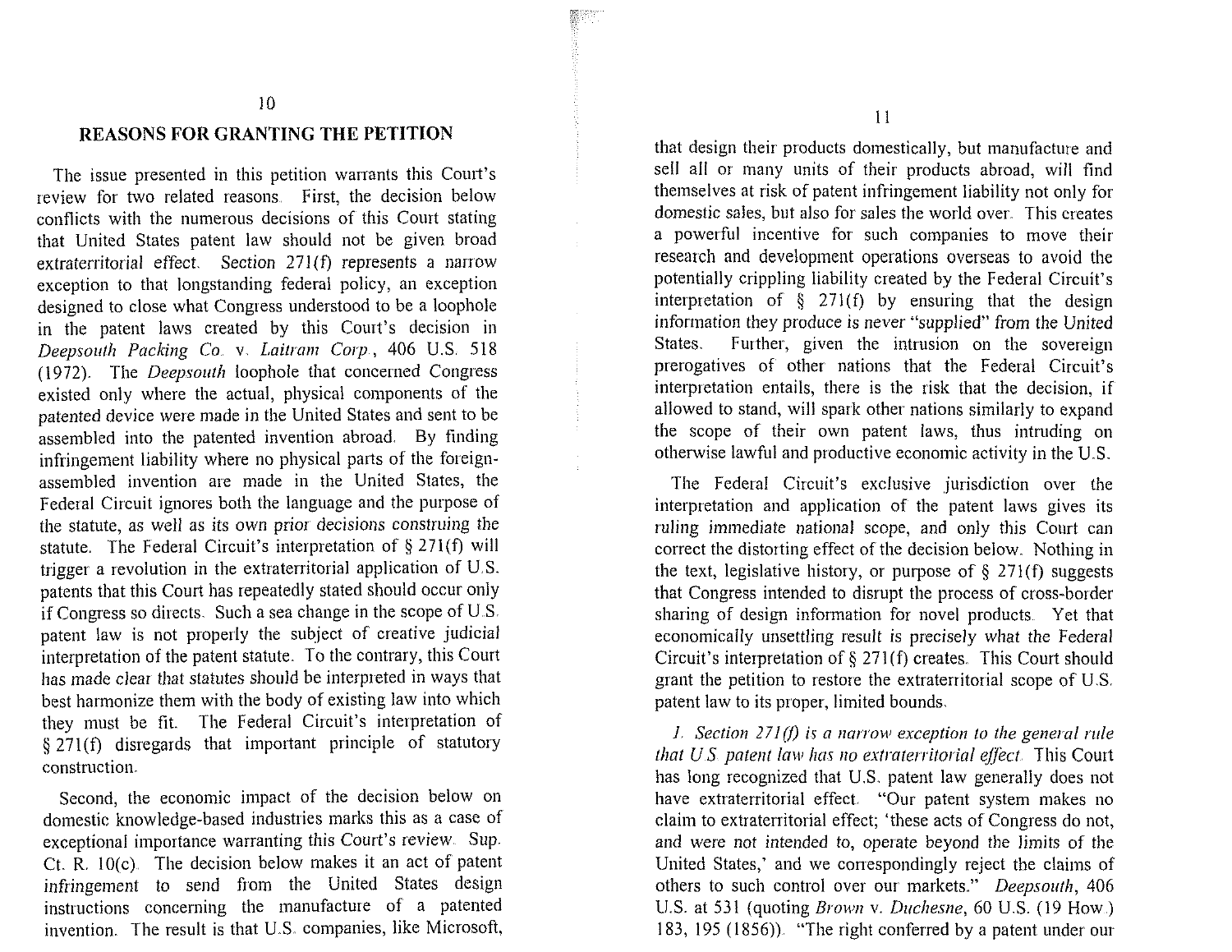*law is confined to the United States and its territories" Dowagiac Mfg, Co. v. Minnesota Moline Plow Co., 235 U.S. 641, 650 (1915). The longstanding presumption against extratenitorial effect of US. patents serves to "avoid*  unreasonable interference with the sovereign authority of *other nations." F. Hoffman-La Roche Ltd. v. Empagran S.A., 124 S. Ct. 2359,2366 (2004).* 

*The Federal Circuit's interpretation of 5 271(f) in this case*  gives U.S. patents a capacity to sanction foreign conduct that has no connection to or consequences in the United States. This intrusion on the sovereign authority of other nations to *define the scope of patent protection within their territories is unprecedented. It also runs afoul of well-established principles of international law governing patents.* For example, under the *Paris Convention for the Protection of Industrial Property* (Sept. 28, 1979) (amended), patents *issued by individual countries are to be "independent" (in scope and effect) of patents issued by other Paris Convention Members.<sup>3</sup>* Under the Federal Circuit's decision, U.S. law *would give rights under a U.S. patent with respect to conduct in a foreign country that a patent issued by that foreign country may not give, even though the Paris Convention-to* which the U.S. is a party-dictates otherwise. Indeed, the *Federal Circuit's interpretation of § 271(f) would apply U.S. patent law to prohibit or restrict or penalize the manufacture and sale of goods in a foreign country even if the U.S.*  patentholder has not secured or could not secure patent *protection in that country* 

*Section 271(f)* is a narrow exception to the important *federal policy against extraterritorial application of U.S.*  <sub>—</sub>

*patent law which directly addresses the particular problem identified in Deepsouth. Deepsouth involved a patent for shrimp deveining machinery. The Laitram Corporation held*  that patent, precluding domestic production of the patented *~nachinery by Deepsouth. In response, Deepsouth shipped to foreign buyers a kit containing all of the various parts of the shrimp deveining machine for assembly and sale outside the United States. The company contended "that by this means both the 'malting' and the 'use' of the machines occur abroad,"* thus *avoiding infringement liability. See Deepsouth Packing*, 406 U.S. at 524. Even though Deepsouth was *"entirely straightforward in indicating that its course of conduct* [was] motivated by a desire to avoid patent *infringement," id. at 523 n.5, this Court overturned the lower courts'* findings of infringement and interpreted the statutes *narrowly to prevent extension of the U.S. patent right beyond the U.S, borders. The legislative history of* **8** *271(f) maltes clear that Congress perceived this Court's decision in Deepsouth* as creating a loophole in the patent laws that *should be closed. 130 Cong. Rec. HI0525 (daily ed. Oct. 1, 1984), 98th Cong., 2d Sess., reprinted iri 1984 IJ.S.CC.A.N. 5827, 5828. Congress wanted to protect against a U.S. company avoiding U.S. patent laws by manufacturing the physical pats of a patented device in the United States and shipping those parts abroad for combination into the patented invention.* 

*The language of § 271(f) makes clear that Congress achieved precisely what it intended, and no more. Congress made it* an *act of infringement to supply "components of a patented invention" (the physical parts of the deveining machine)* which are "uncombined" (as in *Deepsouth*) "in such *manner as to actively induce the combination of such components outside of the United States" (as in Deepsouth) "in a manner that would infringe the patent if such cornbinatioll occurred within the United States" (as in Deepsouth*). It is difficult to imagine statutory language more

 $<sup>3</sup>$  Article 4bis(1) of the Paris Convention provides that "[p]atents</sup> applied for in the various countries of the Union by nationals of countries of the Union shall be independent of patents obtained for the same invention in other countries, whether members of the Union or not." World Intellectual Prop. Org. [WIPO], Paris Convention for the Protection of Industrial Property art. 4bis(1) (Sept. 28, 1979).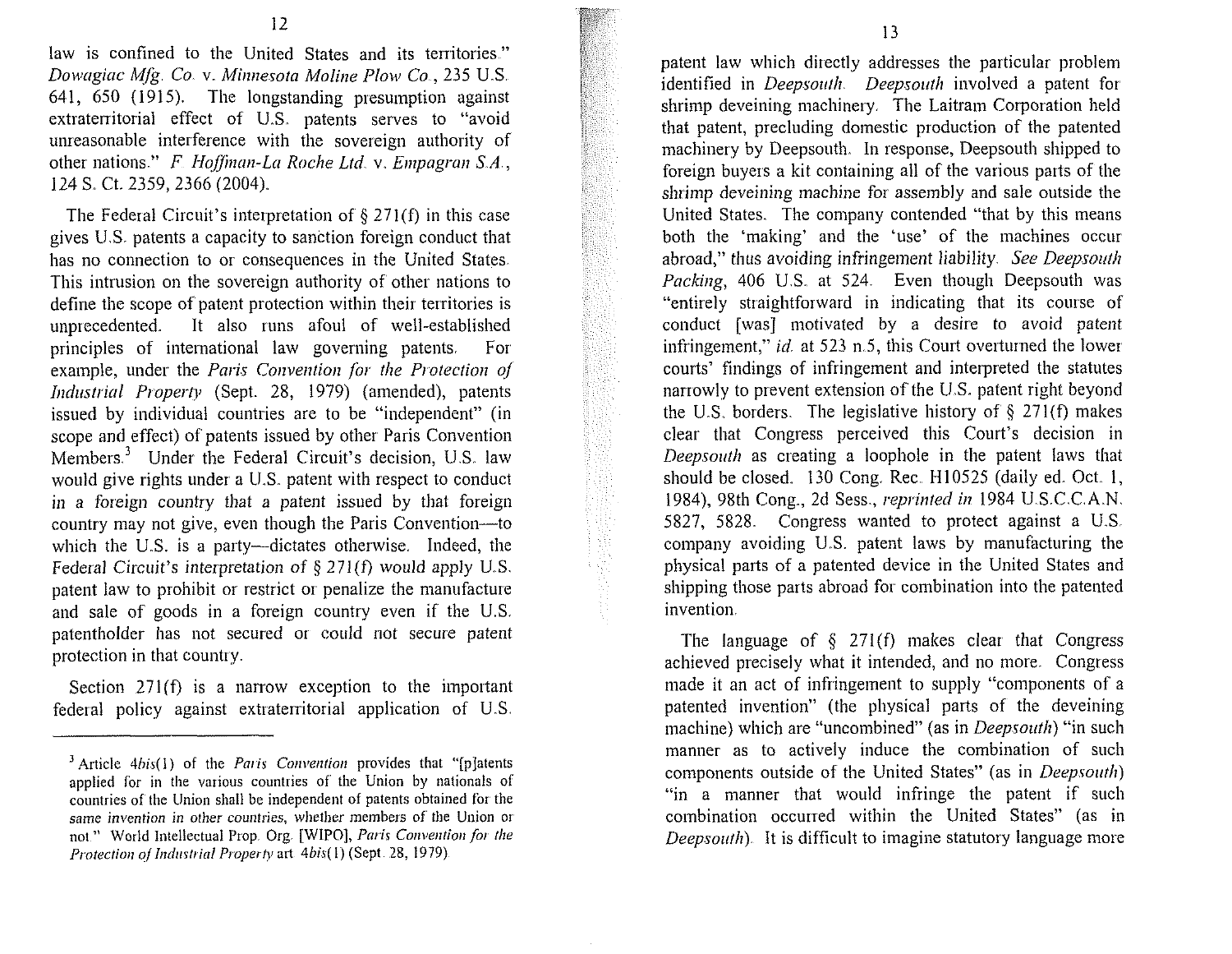closely tied to the express statutory purpose of dealing with the precise situation this Court confronted in Deepsouth.

To be sure, the result of the statute is to extend U.S. patent laws beyond U.S. borders, but only in a narrowly tailored way. Section 271(f) reaches certain conduct overseascombination-but only combination of components supplied from the United States. The limitation of  $\S$  271(f) to "components" as understood in *Deepsouth*—the physical parts of the machine-is an important limitation on the potential liability of a U.S.-based infringer. A U.S.-based infringer is liable for only as many units of the infringing product as result from proscribed conduct in the United States—the number of sets of "components" produced in the U.S. and subsequently exported for assembly abroad. Any additional units made outside the U.S. from foreign-made parts are not within the reach of  $\S 271(f)$ .

2. The Federal Circuit's interpretation of  $\zeta$  271(f) massively expands its reach in a way that disregards the rule against giving U.S. patents extraterritorial effect and does violence to this Court's standard principles of statutory interpretation. The Federal Circuit in this case and in  $AT\&T$ flatly refused to limit  $\S$  271(f) to the export of physical parts of a foreign-assembled product or to combining outside the United States physical parts supplied from the United States. It is undisputed that the golden master disk-the only physical thing Microsoft supplies from the United States-is never made a part of any foreign-made computer. It is also undisputed that the software code recorded on the golden master—divorced from its particular physical embodiment on the disk, a computer hard drive, or other physical structure is information, a set of instructions implementing an underlying algorithm. Nevertheless, the Federal Circuit based liability in this case on the supply of a single copy of that information, the software code recorded on the disk which provides instructions for how a computer's processor's circuitry should be physically arranged. App. 22a-23a.

This conclusion was surprising, for not only do the language and history of  $\S 271(f)$  dictate that it applies only to the supply of physical components, but the Federal Circuit itself had reached that very conclusion in prior encounters with the statute. Thus, in Pellegrini v. Analog Devices, Inc., 375 F.3d 1113 (Fed. Cir.), cert. denied, 125 S. Ct. 642 (2004). the Federal Circuit held that a defendant that designed allegedly infringing integrated circuit chips in the U.S. and sent the design instructions to foreign countries where the chips were manufactured and sold had not infringed a U.S. patent under § 271(f).  $Id$  at 1115. As the court construed the statute in *Pellegrini*, there can be "no liability under  $\S$  271(f)(1) unless components are shipped from the United States for assembly," id. at 1117, for the statute "refers to *physical supply* of components, not simply to the supply of instructions," id. at 1118 (emphasis added).<sup>4</sup>

<sup>&</sup>lt;sup>4</sup> This principle—that the term "component" in § 271(f) requires the supply of a physical part of the infringing product and not merely intangible information-is reflected in other Federal Circuit decisions as well. Before the decision in this case, the Federal Circuit had held that  $\S 271(f)$  is not "implicated" in cases involving infringement of method (as opposed to product) patents. Standard Havens Prods., Inc. v. Gencor Indus., Inc., 953 F 2d 1360, 1374 (Fed. Cir. 1991). Since the decision in this case (and  $AT\&T$ ), the Federal Circuit has, again, observed that "it is difficult to conceive of how one might supply or cause to be supplied all or a substantial portion of the steps of a patented method in the sense contemplated by the phrase 'components of a patented invention' in section 271(f)." NIP, Inc. v. Research in Motion, Ltd., No. 03-1615, 2005 U.S. App. LEXIS 15920, at \*107 (Fed. Cir. Aug. 2, 2005). The difficulty stems from the contextual incongruence of treating an intangible thing (whether the steps of a process or instructions in the form of software code) as a "component" within the meaning of  $\S$  271(f), given the language of the statute and Congress's focus on the facts of *Deepsouth* when it enacted  $\S$  271(f) NTP, 2005 U S App. LEXIS 15920, at \*105-\*07 Similarly, in Baver AG v. Housey Pharmaceuticals, Inc., 340 F.3d 1367, 1372-73 (Fed. Cir 2003), the word "component" in the phrase "trivial and nonessential component" in § 271(g)(2), the companion provision to § 271(f), was read to refer only to "a physical product."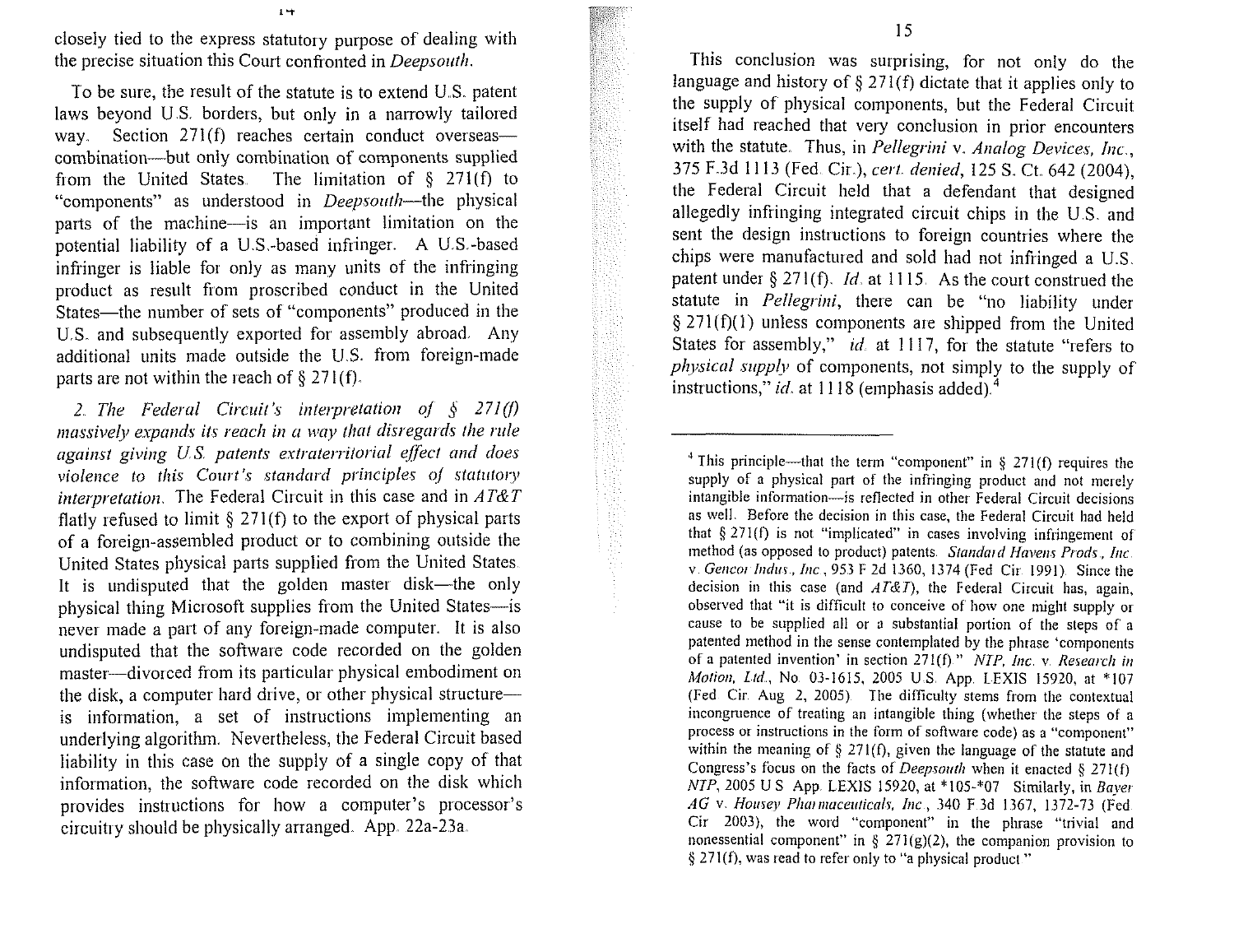*This natural and sensible reading of the statute was simply abandoned in this case. As now construed, 5 271(f) covers products sold solely outside the LJnited States and made entirely with foreign-supplied parts, if those products are made or modified according to design information supplied from the United States. What was a narrow exception to the*  rule against extraterritorial application of the patent laws has *been transformed into a roving commission to enforce U.S. patents worldwide.* 

*The enforcement of U.S. patents on software inventions against all computer products, wherever manufactured and sold, that include U.S.-designed software is itself a sufficiently broad and profoundly important exception to the territorial limit of L1.S. patents to warrant this Court's review. Making matters worse, the logic of the decision below cannot*  be confined exclusively to software patents. Indeed, the Federal Circuit in this case made no attempt to limit the scope *of its ruling The panel majority in the subsequent AT&T*  case, apparently recognizing the sea change in the *extraterritorial reach of U.S patents the court was creating, tried to limit the new rule to software patents. 414 F 3d at*  1369 (stating that the court was examining § 271(f) "in the *context of software distribution."). That effort, however, failed.* 

*As the Federal Circuit noted in this case, patent law "accords the same treatment to all forms of invention." App. 23a.5 Further, there is no principled ground on which to rest a*  software-only rule. The *AT&T* panel claimed that software was different because "[i]t is inherent in the nature of *software that one can supply only a single disk that may be*  replicated—saving material, shipping, and storage costs *instead of supplying a separate disk for each copy of software to be sold abroad." 414 F.3d at 1370. But that rationale applies equally to any set of instructions (or, returning to the tire example, any product mold) for making additional units of any invention. In this case, the Federal Circuit emphasized* that "the software code on the golden master disk is ... *probably the ltey part of this patented invention." App 22a-23a. Again, however true that may be, it is equally true for*  the design instructions or mold used to create *any* other *product.* Every patented invention, at bottom, is the reduction *to practice of a conception that has been sufficiently described "to enable a person skilled in the art to practice the invention." Pfaff v. Wells Elecs, Inc., 525 U.S. 55, 67-68 (1998). When the Federal Circuit says that software code is the "key" to this invention, it is saying nothing more than that the description of how to practice an invention-the design*  instructions for making it—is the "key" to that invention. *The Federal Circuit's decision, first announced in this case and then repeated in AT&T, to hold that 5 271(f) applies to foreign-made units of computers programmed with Windows@ will, unless corrected, expand the reach of U.S.*  patents of *all* sorts well beyond the nation's borders.

*This massive expansion of the extraterritorial reach of US.*  patents is contrary to longstanding federal policy. *Deepsouth*, 406 U.S. at 531; *Dowagiac Mfg. Co.*, 235 U.S. at 650; *Brown v*, *Duchesne*, 60 U.S. (19 How.) 183, 195 (1856). Not only *does § 271(f) cover the circumstances at issue in Deepsouth, as Congress intended, but, under the Federal Circuit's reasoning, it covers much more. Imagine that the Deepsouth defendant, instead of shipping the various tangible parts of a* 

<sup>&</sup>lt;sup>5</sup> The United States also is bound by international agreements not to discriminate in the enjoyment of patent rights based on the technological field of the patented invention. See Trade-Related Aspects of Intellectual Property Rights, Apr. 15, 1994, Marrakesh Agreement Establishing the World Trade Organization, Annex 1C, art. 27 1, Legol Instruments-Results of the Uruguay Round, **33** 1 L M 1197, 1208 (1994) ("TRIPS Agreement") ("patents shall be available and patent rights enjoyable without discrimination as to the place of

invention, *the field of technology* and whether products are imported or locally produced ") (emphasis added)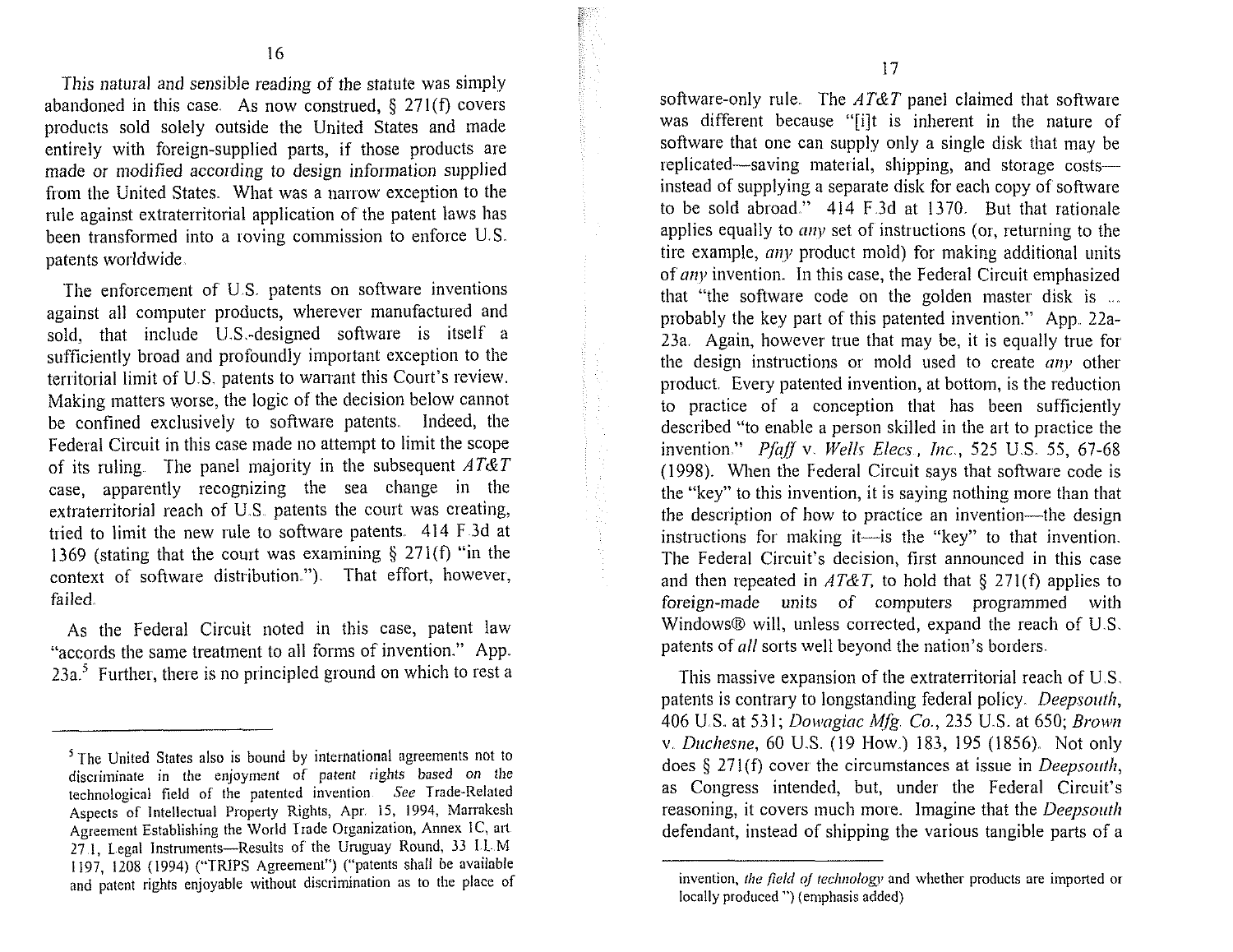*deveining machine, simply mailed a detailed set of manufacturing instructions for the machine—describing all of* the necessary parts, their dimensions, and the raw materials *from which the parts are made, and explaining precisely how*  to put all of them together. Notwithstanding its prior decision *in Pellegrini, the Federal Circuit now apparently views the ease with which such instructions can be delivered overseas,*  and the countless units that can be made using those instructions, as a threat to the efficacy of  $\S$  271(f). AT&T, *414 F.3d at 1371 ("Section 271(f), if it is to remain effective, must* ... be interpreted in a manner that is appropriate to the *nature of the technology at issue.")* So the Federal Circuit *has read 5 271(f) to cover that unforeseen case as fully as it covers what actually happened in Deepsouth, even though it is difficult to imagine using the word "component" to describe the detailed set of instructions that the hypothetical* envisions, and it is difficult to imagine describing the construction of the machine overseas as a "combination" of *the foreign-supplied parts and the U.S.-supplied instructions.* 

In our modern, information-based economy, the sharing of *information, including design information, is essential, common, and often instantaneous. Such information has long* been shared—with corresponding benefits to our economy without any fear that patent infringement liability might *accompany such conduct. Under the ruling below, such*  information-sharing now carries the unavoidable risk that what has been communicated from the United States will *inadvertently run afoul of some previously unknown patent and thereby impose a massive damages award on the information supplier, even though all the parts of the allegedly infringing products were of foreign origin, and all*  the assembled units were sold overseas. Cf. Bayer AG v. *Housey Pharms., Inc., 340 F.3d 1367, 1371-77 (Fed. Cir. 2003) (holding that 35 U.S.C.* **jj** *271(g), which maltes it an act of infringement to import into the U.S. a product "made" with a* patented process outside the U.S., does not cover the

*importation of information produced through overseas use of the patented process). Indeed, it may now be an act of*  infringement to transmit a patent itself (which, after all, *instructs the reader how to practice the invention) in such a* manner that it actively induces entirely foreign manufacture *of the invention Congress did not intend such absurd results. See Paul v. Davis, 424 U.S. 693, 698-99 (1976). Yet they follow from the Federal Circuit's ruling in this case. If the commonplace act of supplying design inforination regarding patented products to overseas ~nanufacturers is patent infringement, the rule against extraterritorial application of the patent laws is reduced to empty words.* 

Expansion of the scope of patent protection is a matter for *Congressional action, not innovative judicial interpretation. Deepsouth, 406 U.S. at 531 (refusing to expand the scope of patent protection "unless the argument for expansion of privilege is based 011 more than mere inference from ambiguous statutory language."); United States v. Dubilier Condenser Corp., 289 U.S. 178, 198-99 (1933) (stating that policy considerations that attend to defining the scope of patent protection are legislative in nature, not judicial). Courts do not expansively read provisions of tlie patent laws to cover new circumstances that were unforeseen by the*  enacting Congress *Parker v. Flook*, 437 U.S. 584, 596 *(1978) (stating "we must proceed cautiously when we are asked to extend patent rights into areas wholly unforeseen by Congress.").* That sound policy, which the decisions in this *case, App. 21a-25a, and .4T&T, 414 F.3d at 1369-72, make clear has been ignored by the Federal Circuit, is particularly worthy of respect in the context of an effort to apply United*  States law to overseas conduct. Patents provide their holders with state-sanctioned market exclusivity. It is particularly *intrusive upon the sovereignty of a foreign state to prohibit or penalize the manufacture and sale of goods in that nation by force of US. patent protection, even if the U.S. patentholder*  has not secured or could not secure patent protection in the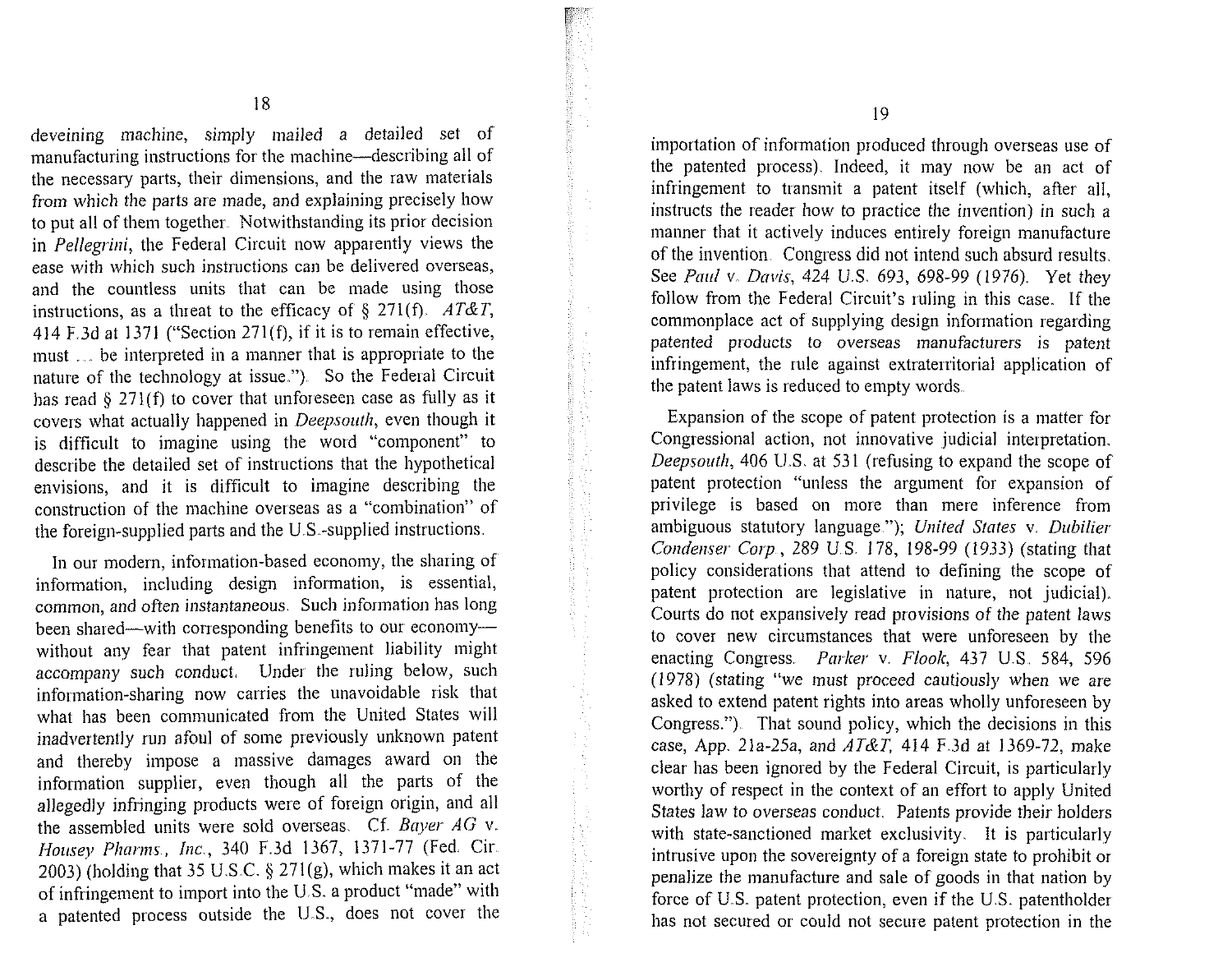foreign nation. See *Deepsouth*, 406 U.S. at 531 (stating that "Itlo the degree that the inventor needs protection in markets other than those of this country [he should] seek it abroad through patents secured in countries where his goods are being used.").

The policy against expansion of patent protection through court action is also in keeping with this Court's general approach to statutory interpretation. This Court has said that statutes should be interpreted in a way "which fits most logically and comfortably into the body of  $\ldots$  previously  $\ldots$ enacted law." West Virginia Univ. Hosps., Inc. v. Casey, 499 U.S. 83, 100 (1991); Dewsnup v. Timm, 502 U.S. 410, 419  $(1992)$  (courts do not read statutes fundamentally to change statutory framework absent some clear indication of congressional intent). The Federal Circuit's interpretation of § 271(f) does serious violence to the settled general policy against extraterritorial application of the patent laws (from which  $\S 271(f)$  is a narrow exception).

Finally, the plain language of § 271(f) fully supports the narrow view proposed by Microsoft but rejected by the Federal Circuit. FDIC v. Meyer, 510 U.S. 471, 476 (1994). As noted above, one does not typically speak of the "design" of, say, a car as a "component" of the car. The design is, however, "incorporated" into the car in the same way that the software design algorithm recorded on the golden master is "incorporated" into a computer programmed with Windows@. App. 22a. Likewise, one does not typically speak of the process of assembling a car as a "combination" of its parts and its design. Yet the Federal Circuit's interpretation of  $\S 271(f)$  depends upon this unnatural reading of these critical statutory terms.

This Court should grant this petition to bring the interpretation of  $\S$  271(f) into line with this Court's consistent statements regarding the extraterritoriality of patent law, and with this Court's general principles of statutory interpretation.

3. The economic consequences of the Federal Circuit's overbroad interpretation of § 271(f) mark this case as exceptionally important, warranting this Court's review. As noted above, the Federal Circuit's interpretation of  $\S$  271(f) threatens any person who exports design information concerning a patented product with massive infringement liability. The court's ruling thus casts a pall over the crossborder flow of design information from the United States. Given the status of the United States as one of the world's leaders in innovative design of useful products-not just software but across a variety of industries such as electronics, pharmaceuticals, and manufacturing  $6$ —the Federal Circuit's ruling potentially carries a variety of serious economic consequences

The most obvious consequence is that leading designproducers will move their operations overseas to avoid the reach of the Federal Circuit's rule in this case. The Federal Circuit's rule places a domestic design company (like Microsoft) at a disadvantage relative to its foreign competitors. If a US.-based firm were to run afoul of some unknown patent, it, unlike its foreign counterparts, would face patent liability for worldwide sales. The foreign-based company faces potential liability (under US. law) only for U.S. sales. Before an important segment of this country's

Limiting **3** 271(f) to the supply of physical parts of a foreign-assembled product, that is, limiting  $\S$  271(f) to the circumstances that brought it into existence-legislatively closing the Deepsouth "loophole"-gives effect to the plain meaning of the provision without revolutionizing patent law

 $6$  An analysis conducted by *Technology Review* and published in December 2004 indicates that US -based companies in various technology-heavy sectors spent more than \$102 billion on research and development in ZOO3 alone Stacy Lawrence, Corporate **R&D**  Scorecard 2004, Tech Rev , Dec 2004, at 68-71, available at http:// www technologyreview com/articles/04/12/scorecard21204 pdf That includes research and development spending of more than \$8 billion by US -based software conipanies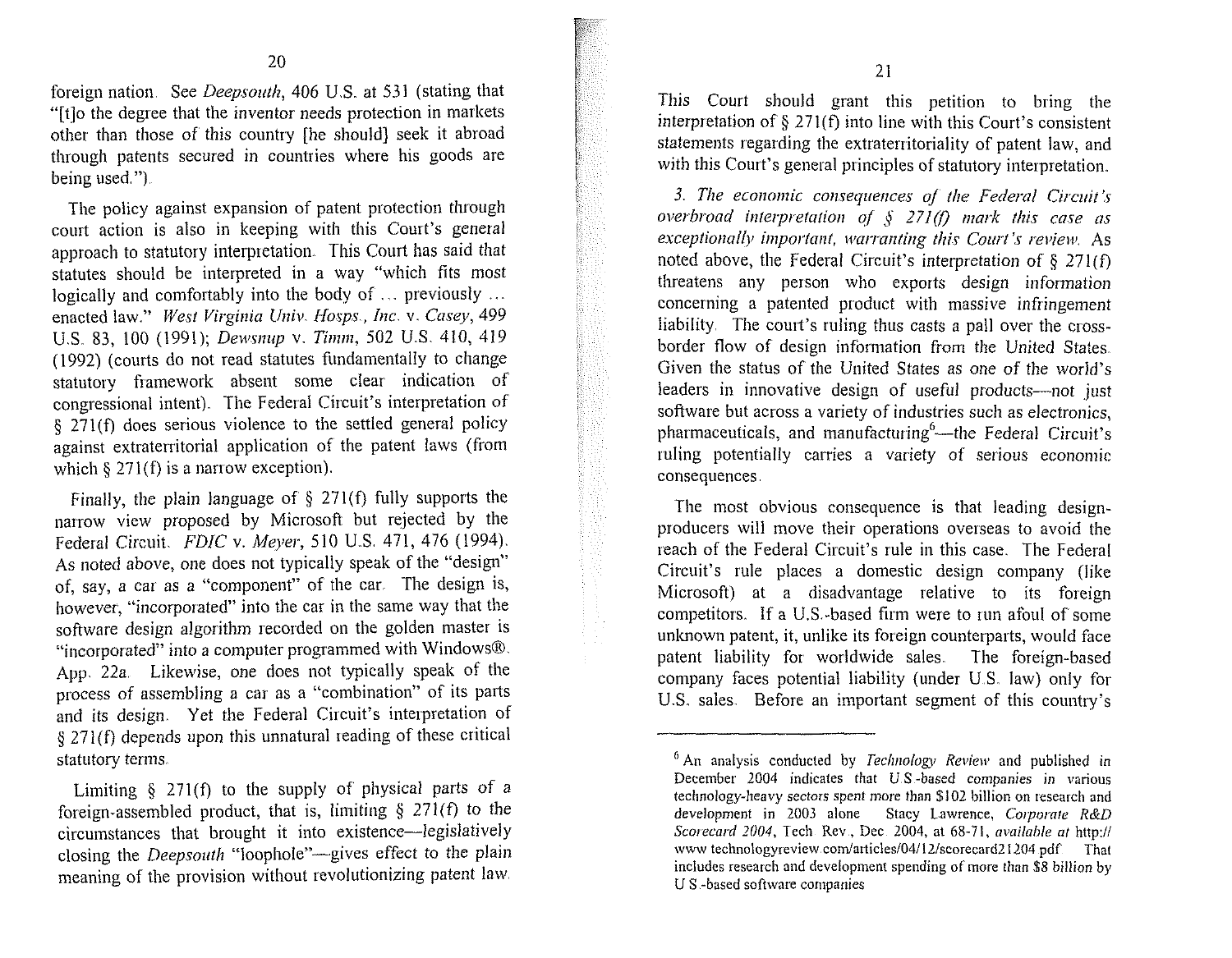information-based economy is placed at a competitive disadvantage based on an unsupported and novel interpretation of a provision of the patent laws, this Court should review the issue.

Similarly, the Federal Circuit's rule will distort investment decisions about where to locate new research and development operations in such information-based and information-intensive industries as computer hardware and software, pharmaceutical products, or sophisticated manufacturing. The ease with which information can be transferred in the digital age makes the physical location of a company's research and development operations less driven by geographic considerations than ever before. The software industry in particular, where the "product" is informationcomputer code-can at the push of a button deliver its product from anywhere in the world to anywhere in the world. If the legal exposure of settling research and development operations overseas is substantially less-and under the Federal Circuit's new rule it will be-companies will have a powerful incentive to relocate those operations outside the U.S.

Finally, the Federal Circuit's interpretation of  $\S$  271(f) raises serious concerns regarding relations with our trading partners. International agreements such as the Agreement on Trade-Related Aspects of Intellectual Property Rights ("TRIPS Agreement"), and the Paris Convention for the Protection of *Industrial Property* (see supra at 12 n.3 & 16  $n.5$ ) establish the fundamental premise that patent rights are territorial and independent in nature. Where the United States and other countries have elected to limit the territorial and independent nature of their patents, they have done so explicitly in these agreements.<sup> $7$ </sup> No international agreement

exists that has extended the effect of a patent as far as the Federal Circuit's construction of  $$271(f)$ . The Federal Circuit's rule intrudes on the basic premise of sovereign authority over patents which underlies these agreements. Were other nations to respond in-kind, the result could be a substantial slowing of the cross-border flow of information and a broader exposure of U.S. companies to liability in other countries

 $<sup>7</sup>$  For example, Article 28.1 of the TRIPS Agreement defines what</sup> exclusive rights each country must confer with the grant of a patent. The only rights that must be conferred are those that give rights to

products made by acts performed abroad that, if performed in the territory of the country, would infringe the domestic patent. *See TRIPS* Agreement, art 28 l(b), **33 1** L. M at I208 ("where tlie subject matter of a patent is a process, to prevent third parties not having the owner's consent from the act of using the process, and from the acts of: using, offering for sale, selling, or importing for these purposes at least the product obtained directly by that process ") See also WIPO, **Paris**  Convention, art 5qater ("When a product is imported into a country of the Union where there exists a patent protecting a process of manufacture of the said product, the patentee shall have all the rights, with regard to the imported product, that are accorded to him by the legislation of the country of importation, on the basis of the process patent, with respect to products manufactured in that country  $"$ ).